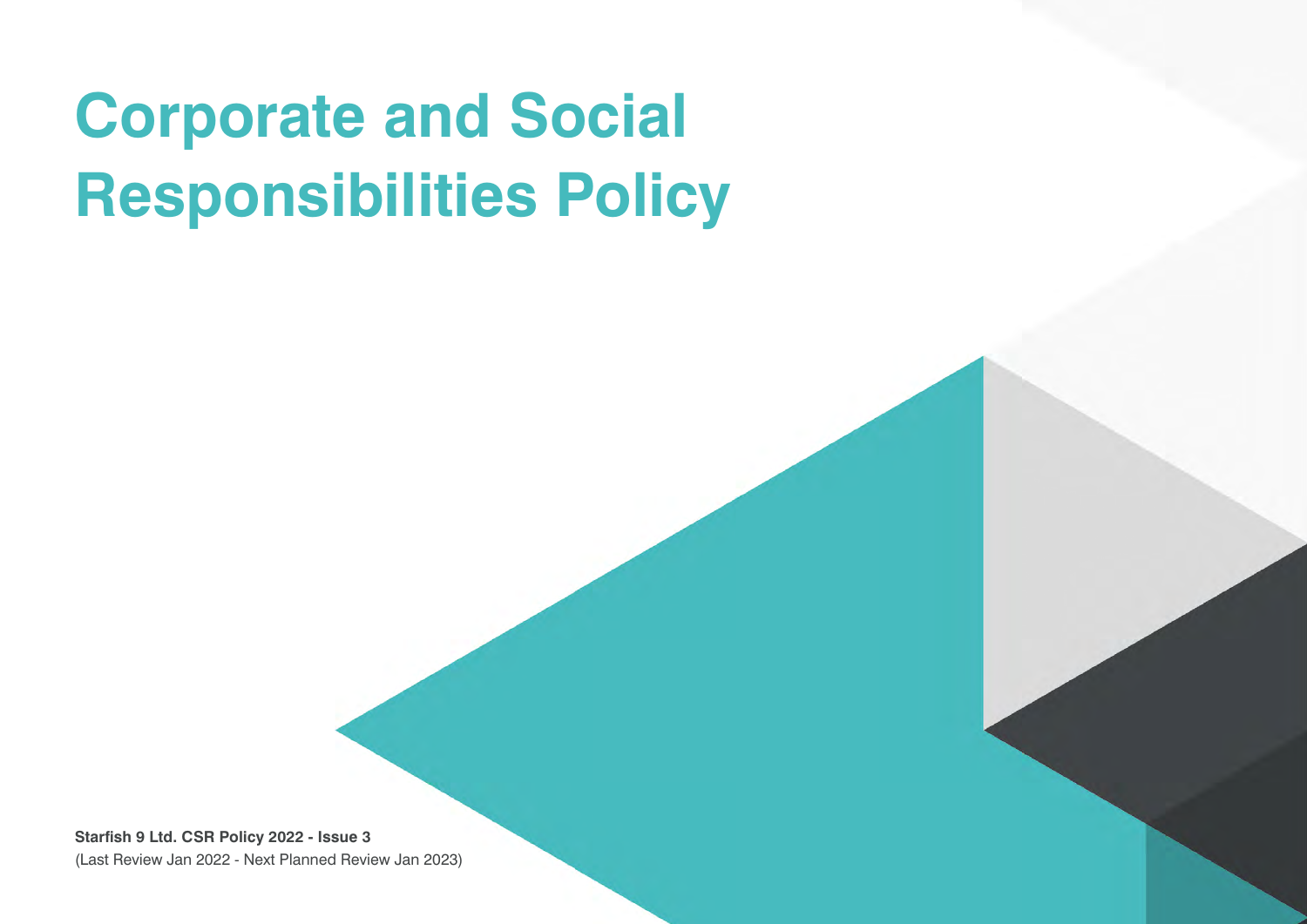# **Corporate and Social Responsibilities**

We define our CSR as the integration of business operations and values, whereby the interests of all stakeholders including investors, customers, employees, the community and the environment are reflected in the company's policies and actions.

#### **Commitment**

We are committed to:

- Continuous improvement in our Corporate and Social Responsibility (CSR) strategy;
- Encouraging our business partners to strive for matching performance;
- Acting in a socially responsible way;
- Continually improving our performance and meeting all relevant legislation;
- Encouraging our staff to be mindful of the effect of their actions on any natural resource.

#### **Purpose and aims**

The purpose of the policy is to make clear to all stakeholders what we mean by CSR and how we propose to work towards achieving it. The CSR policy applies throughout all of the departments within our company and to our Supply Chain and governs our approach to all our activities.

In implementing this policy we aim to:

- Be responsible;
- Be an exemplar of good practice.

#### **Standards of business conduct**

• We recognize that good CSR embraces all aspects of sustainable development and the way we affect people through our business operations;

• We will assess which social issues are of most relevance to the contract and decide at what stage in the procurement lifecycle this social policy could most effectively and legally be included;

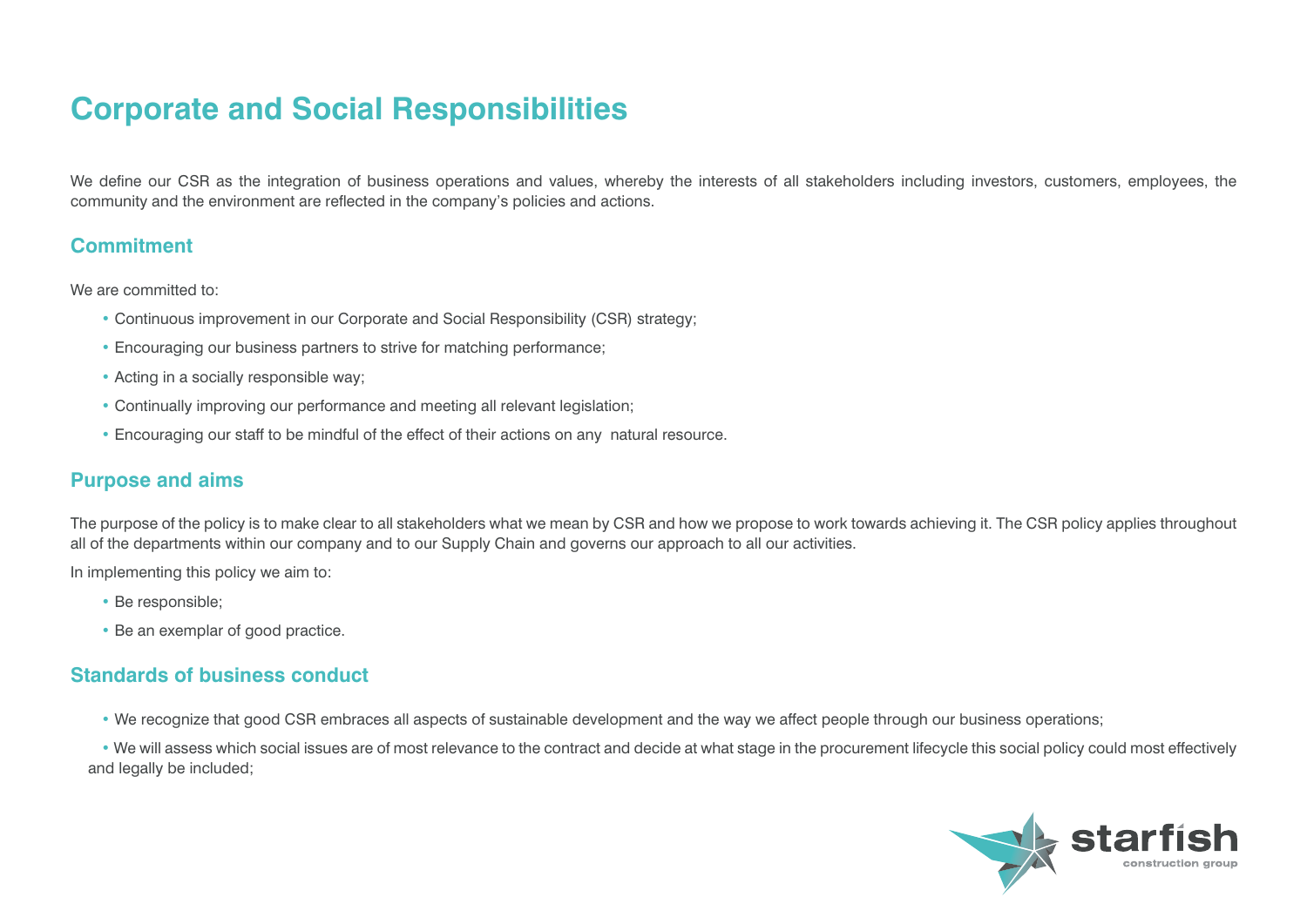• We shall operate in a way that safeguards against unfair business practices;

• We believe that a responsible approach to developing relationships between companies and the communities they serve, global or local, is a vital part of delivering business success;

- When carrying out our business, in consultation with our customers, we will determine the environmental, social and economic issues;
- Our contracts will clearly set out the agreed terms, conditions and the basis for our relationship;

• We will continually review our policies and business practices to encourage engagement with small and medium enterprises and to promote the development of the regional supply chain.

#### **Corporate Governance**

- We will share and declare information on personal and corporate conflicts of interest and seek guidance from higher authority before acting;
- We are committed to ensuring that our business is conducted in all respects according to rigorous ethical, professional and legal standards;
- All the laws that regulate and apply will be complied with:

• We endeavor to ensure that stakeholders have confidence in the decision-making and management processes of the Procurement Service, by the conduct and professionalism of all staff. We do this by continually training and developing our staff:

- All groups and individuals with whom we have a business relationship will be treated in a fair, open and respectful manner;
- Competition will be reasonable and based upon the quality, value and integrity of the products and services being supplied;
- Feedback on performance will be actively sought, and we will continually review all activities to ensure best practice is observed at all times;

• We will allow our customers and vendors to give feedback on our performance and ensure that all customer comments are analysed, responded to and where appropriate, acted upon;

• An Action Plan will be developed to ensure continuous improvement is achieved.

#### **Environment**

- Our objective is to endeavor to reduce our impact on the environment through a commitment to continual improvement;
- We will continue to work with our vendors to reduce their impact on the environment;
- We do assess production, use and disposal associated with the main goods we use;
- Our customers will be informed of the key issues involved in procurement so they can make informed purchases to reduce their impact on the environment;

• We will ensure that paper products used come from forests independently certified as well-managed according to the standards of the Forest Stewardship Council (FSC), or from recycled materials. All virgin paper products have been banned throughout the Company; environmental alternatives are used.

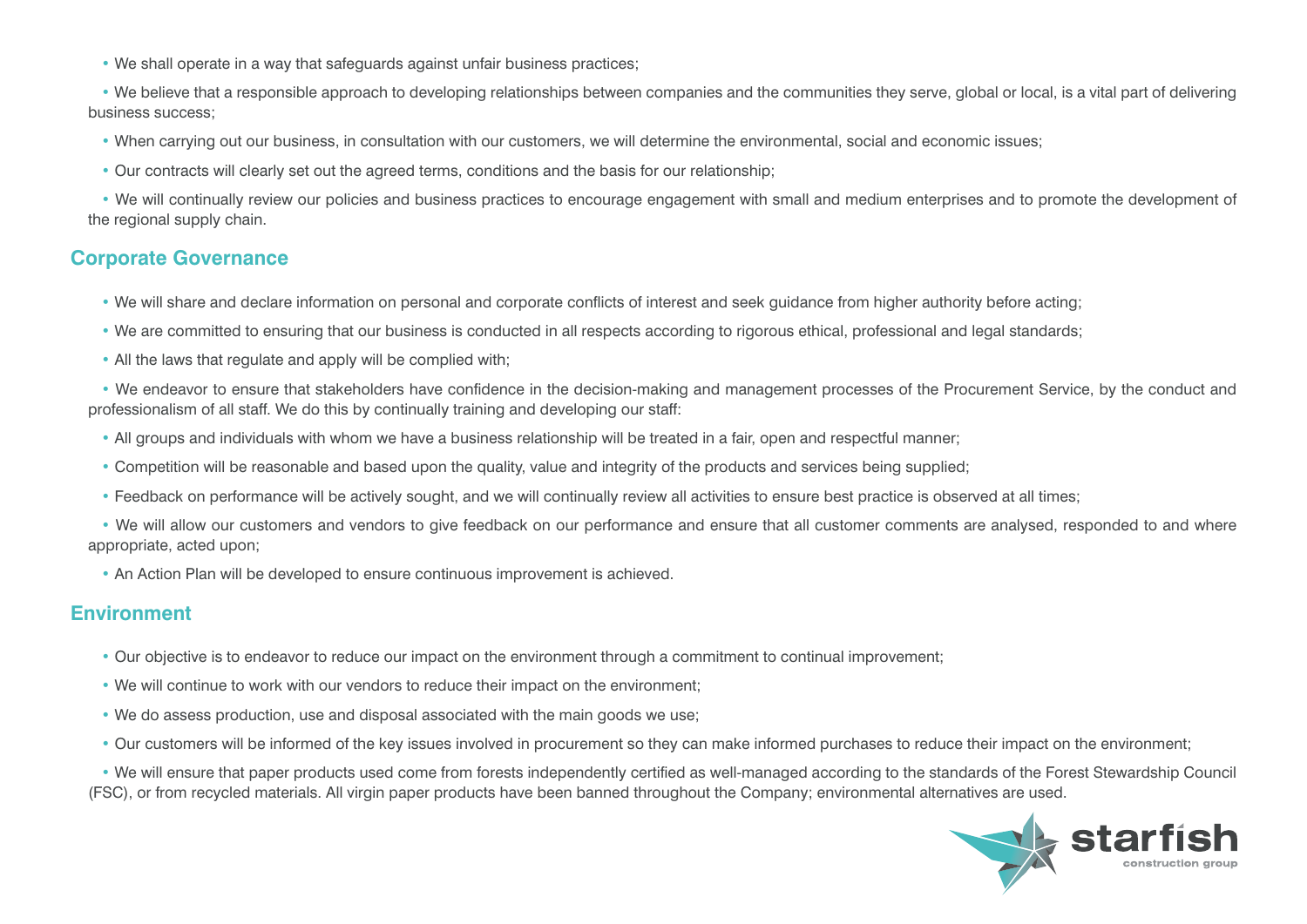#### **Human Rights**

- We aim to support and respect the protection of internationally proclaimed human rights;
- Vendors are actively encouraged to observe international human rights norms within their work.

## **Equality and Diversity**

- We aim to eliminate discrimination on any grounds and promote equality of opportunity in the supply chain;
- We will ensure that our customers and vendors are able to work together in confidence and be treated with respect by each party;
- Our range of contracts will take account of the needs of a diverse customer base.

#### **Sustainability**

• A Sustainable Procurement Policy will be maintained that will set out the principles, policies and procedures on which sustainable business activity within Company will be based.

- The policy will act as a prompt to staff to consider sustainability as a factor in all purchasing decisions;
- We seek to minimise the adverse environmental effects of people travelling to and from our offices.

#### **Impact on society**

- We will take steps to understand how we can most effectively support the needs of the local community and implement initiatives accordingly;
- Our impact on the local and wider community will be understood and nurtured;
- Dialogue with local communities shall be encouraged for mutual

#### **Ethics and ethical trading**

- We will ensure clear visibility through our supply chains, so we know where all our products are made;
- Training will be provided to relevant people on environmental and social issues affecting our supply chains;
- We will ensure that vendors uphold the workplace standards and behaviours consistent with the Company's requirements.

## **Biodiversity**

• We actively encourage the use of sustainable practices in the maintenance of the Company grounds and premises.